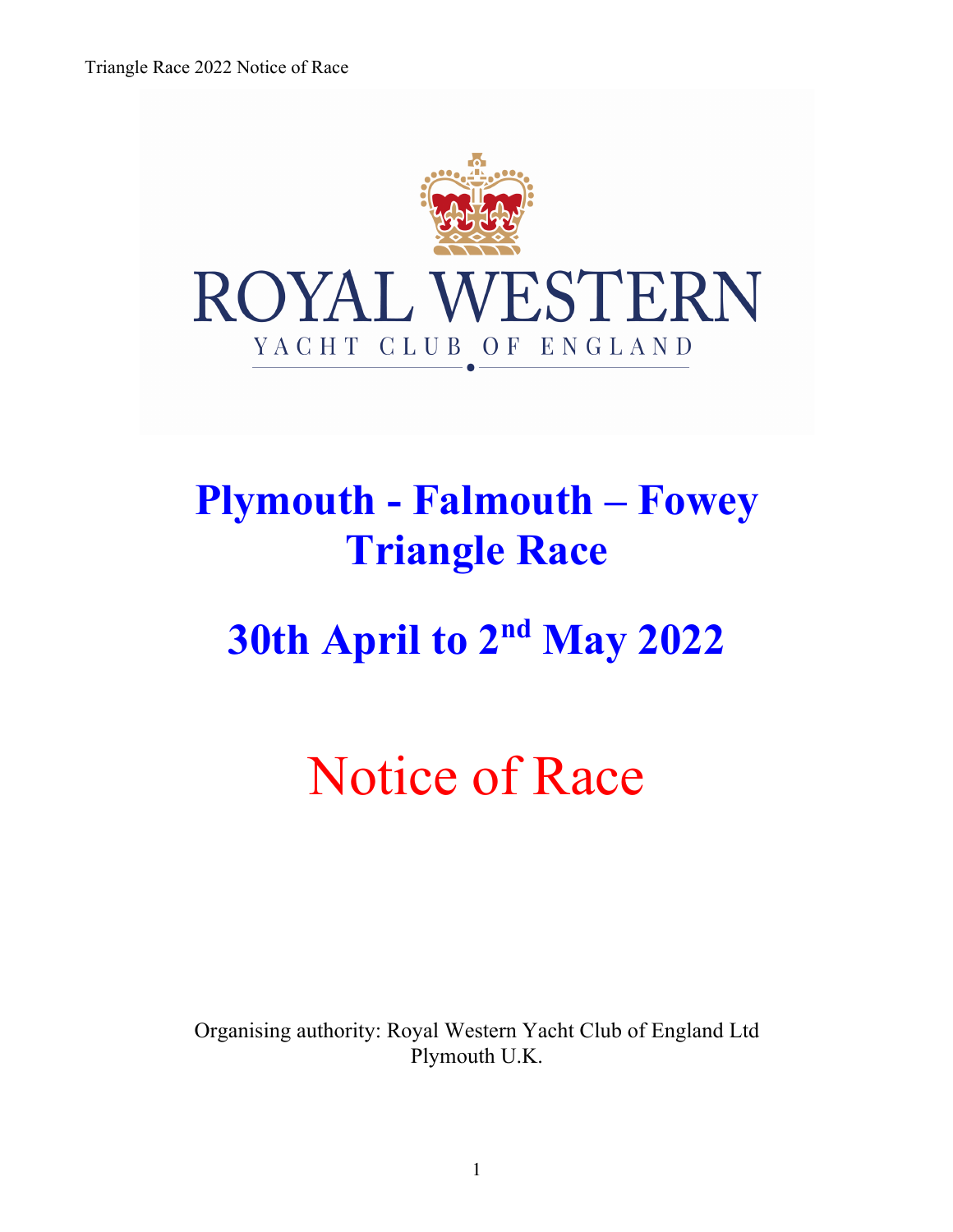### **NOTICE OF RACE**

#### **1 RULES**

- 1.1 The Series will be governed by the rules as defined in The Racing Rules of Sailing (RRS). Where there is a conflict between the Notice of Race and the Sailing Instructions, the Sailing Instructions will prevail.
- 1.2 RRS are changed as follows..

a. RRS Appendix A Scoring. See NoR 12.

- 1.3 The Sailing Instructions may change other rules.
- 1.3 Under RRS 87, IRC Rule 22.4.2 is replaced with (see also NoR 6.1):

"The maximum number of crew that may sail aboard a boat shall be the crew number printed on the IRC certificate plus one. There is no weight limit."

- 1.4 The World Sailing Offshore Special Regulations (OSR) Category 4 shall apply. https://www.sailing.org/inside-world-sailing/rules-regulations/offshore-special-regulations/ Additionally, all boats shall carry a life raft in accordance with World Sailing Offshore Special Regulations 4.20.
- 1.5 The Race Committee may inspect any boat to ensure compliance with OSR.
- 1.6 A time limit for each race will be detailed in the Sailing Instructions.

#### **2 SAILING INSTRUCTIONS**

2.1 Any boats that do not comply fully with the above requirements may apply to the Organising Authority for written dispensation.

#### 3 COMMUNICATION

- 3.1 The official notice board shall be https://rwyc.org/club-racing/triangle-race/
- 3.2 While racing, except in an emergency a boat shall not make voice or data transmissions and shall not receive voice or data communication that is not available to all boats. This restriction also applies to mobile telephones. Race Control will operate on Channel 77 in each port.

#### **4 ELIGIBILITY AND ENTRY**

- 4.1 IRC DIVISION for yachts holding a current IRC certificate.
- 4.2 MOCRA DIVISION for yachts holding a current MOCRA certificate.
- 4.3 CRUISER DIVISION unrated yachts using the RYA National Handicap for Cruisers (NHC).
- 4.5 Eligible boats may enter by completing the entry form (separate attachment) and sending it, together with the required fee, to the Secretary, Royal Western Yacht Club, Queen Anne's Battery PL4 0TW or by email to admin@rwyc.org by 12.00 on  $26<sup>th</sup>$  April 2021. Entry forms are available at https://rwyc.org/club-racing/triangle-race/
- 4.6 Late entries may be accepted on receipt of a late entry fee of 25% in addition to the entry fee.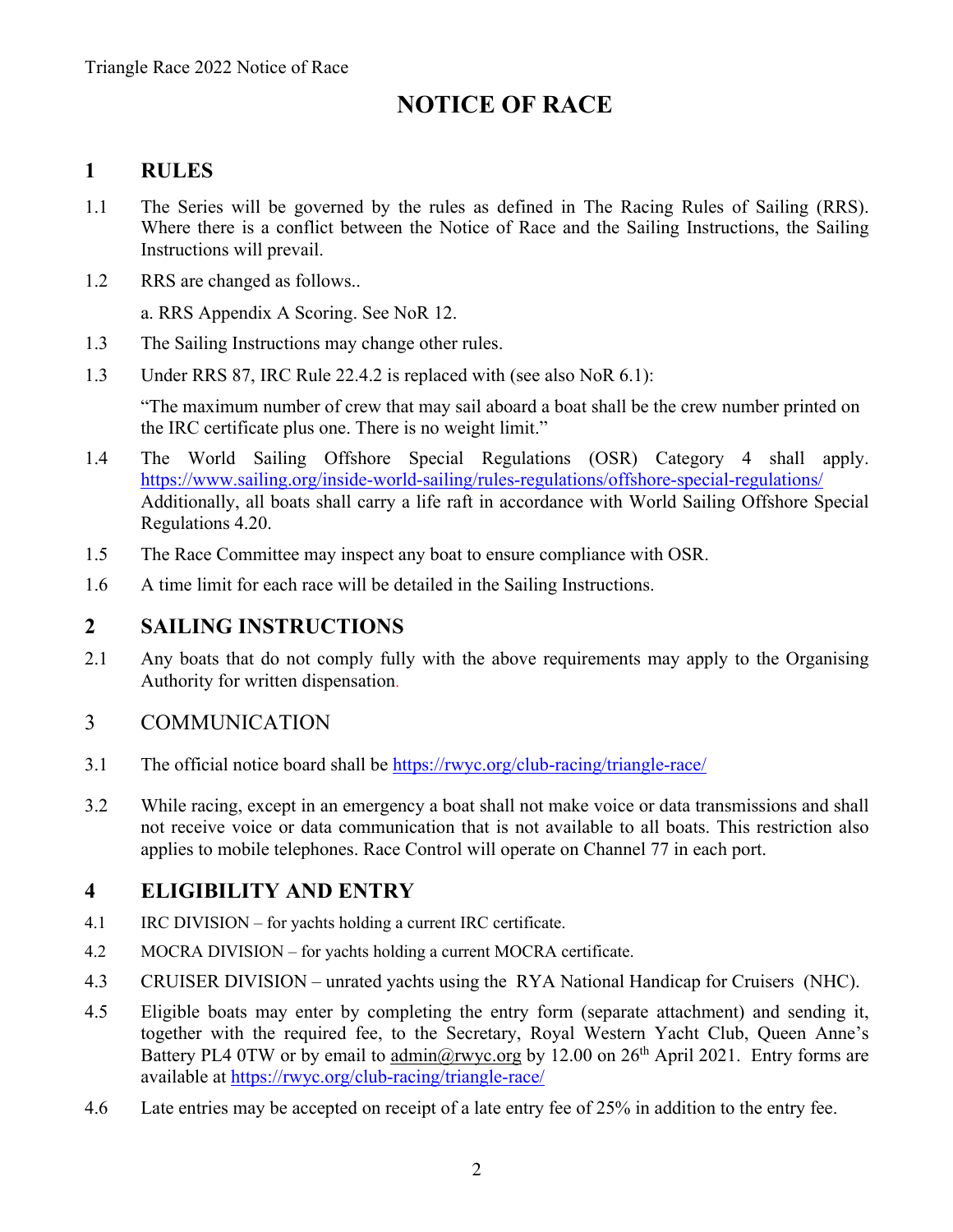#### **5 FEES**

5.1 Required fees are as follows:

| <b>Entry fee for:</b>            | <b>RWYC</b> members | <b>Non Members</b> |
|----------------------------------|---------------------|--------------------|
| All 3 legs                       | £70                 | £90                |
| $Plymouth - Falmouth (leg only)$ | £30                 | £45                |
| $Falmouth - Fowey (leg only)$    | £30                 | £45                |
| Fowey – Plymouth (leg only)      | £30                 | £45                |

5.2 To qualify for a RWYC Members race entry, the boat shall be owned or chartered by an RWYC member who shall be on board for each leg of the race. Evidence of this may be required by the Race Committee (RC).

#### **6 CREW LIMITATIONS**

6.1 Under RRS 87, IRC Rule 22.4.2 is replaced with:

"The maximum number of crew that may sail aboard a boat shall be the crew number printed on the IRC certificate plus one. There is no weight limit."

#### **7 ADVERTISING**

7.1 Boats may be required to display advertising chosen and supplied by the organizing authority

#### **8 SCHEDULE**

8.1

| Date              | Race                   | <b>First warning signal</b> |
|-------------------|------------------------|-----------------------------|
| $29th$ April 2022 | Skippers Briefing RWYC | 1830                        |
| $30th$ April 2022 | Plymouth - Falmouth    | 0825                        |
| $1st$ May 2022    | Falmouth – Fowey       | 1025                        |
| $2nd$ May 2022    | $Fowey$ – Plymouth     | 0955                        |

- 8.2 There will be a race reception and briefing at the RWYC on Friday 29<sup>th</sup> April at 1830.
- 8.3 There will be a reception and leg prize-giving at the Royal Cornwall Yacht Club on Saturday 30th April 2022 at 1900.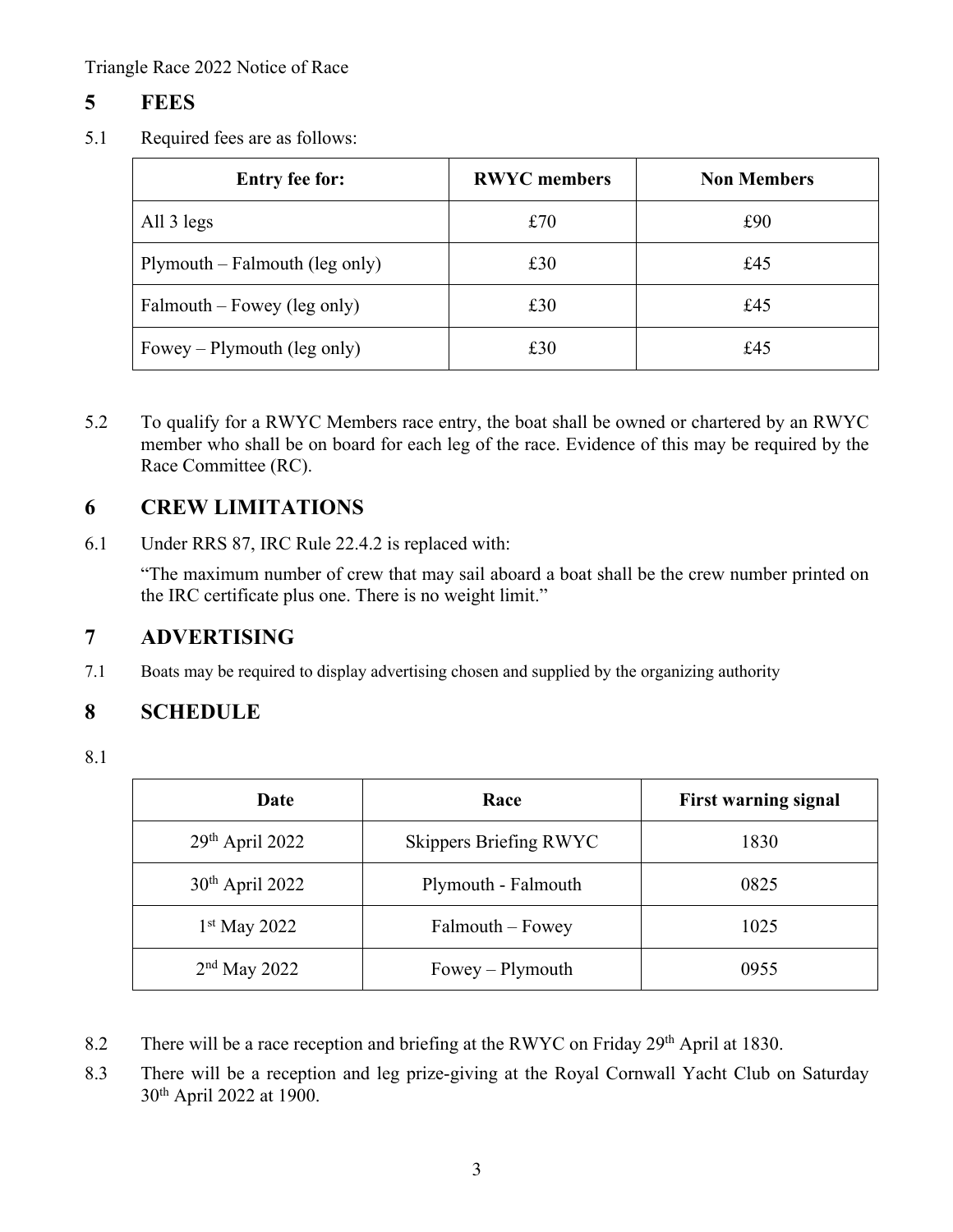Triangle Race 2022 Notice of Race

8.4 There will be a reception and leg prize-giving at the Royal Fowey Yacht Club on Sunday 1<sup>st</sup> May 2022 at 1900.

#### **9 RATING CERTIFICATES**

9.1 Each boat shall produce or verify the existence of a current rating certificate.

#### **10 COURSES**

10.1 Saturday 30<sup>th</sup> April 2022 Plymouth to Falmouth

Sunday 1<sup>st</sup> May 2022 Falmouth to Fowey

Monday  $2<sup>nd</sup>$  May 2022 Fowey to Plymouth.

10.2 Precise details of courses for each leg will be detailed in the SIs.

#### **11 PENALTY SYSTEM**

- 11.1 The Post-Race Penalty and the RYA Arbitration system of the RYA Rules and Disputes procedures will be available. This is the preferred method of resolving disputes. See: https://www.rya.org.uk/racing/rules/rules-disputes for details.
- 11.2 Discretionary penalties will be available to the Protest Committees (PC).

#### **12 SCORING**

12.1 The Falmouth Triangle overall scores will be calculated using a high point (HP) weighted scoring system. The first boat in each leg will be awarded points equivalent to the number of starters multiplied by the race weighting. Second and subsequent places will be awarded one point less than the previous place multiplied by the race weighting. This changes A4.1 RRS

| Leg                 | <b>WS OSR Category</b> | Weighting |
|---------------------|------------------------|-----------|
| Plymouth – Falmouth |                        |           |
| Falmouth – Fowey    |                        |           |
| $Fowey$ – Plymouth  |                        |           |

12.2 Each race will be weighted and categorised as follows:

12.3 A separate prize will be awarded for either single-handed, double-handed or half crew boats where there are 5 or more boats qualifying in the category.

#### **13 BERTHING**

13.1 The Race Committee will ensure that the respective harbour authorities / marinas at Falmouth  $\&$ Fowey are aware of the event and inform them of the expected number of yachts for berthing.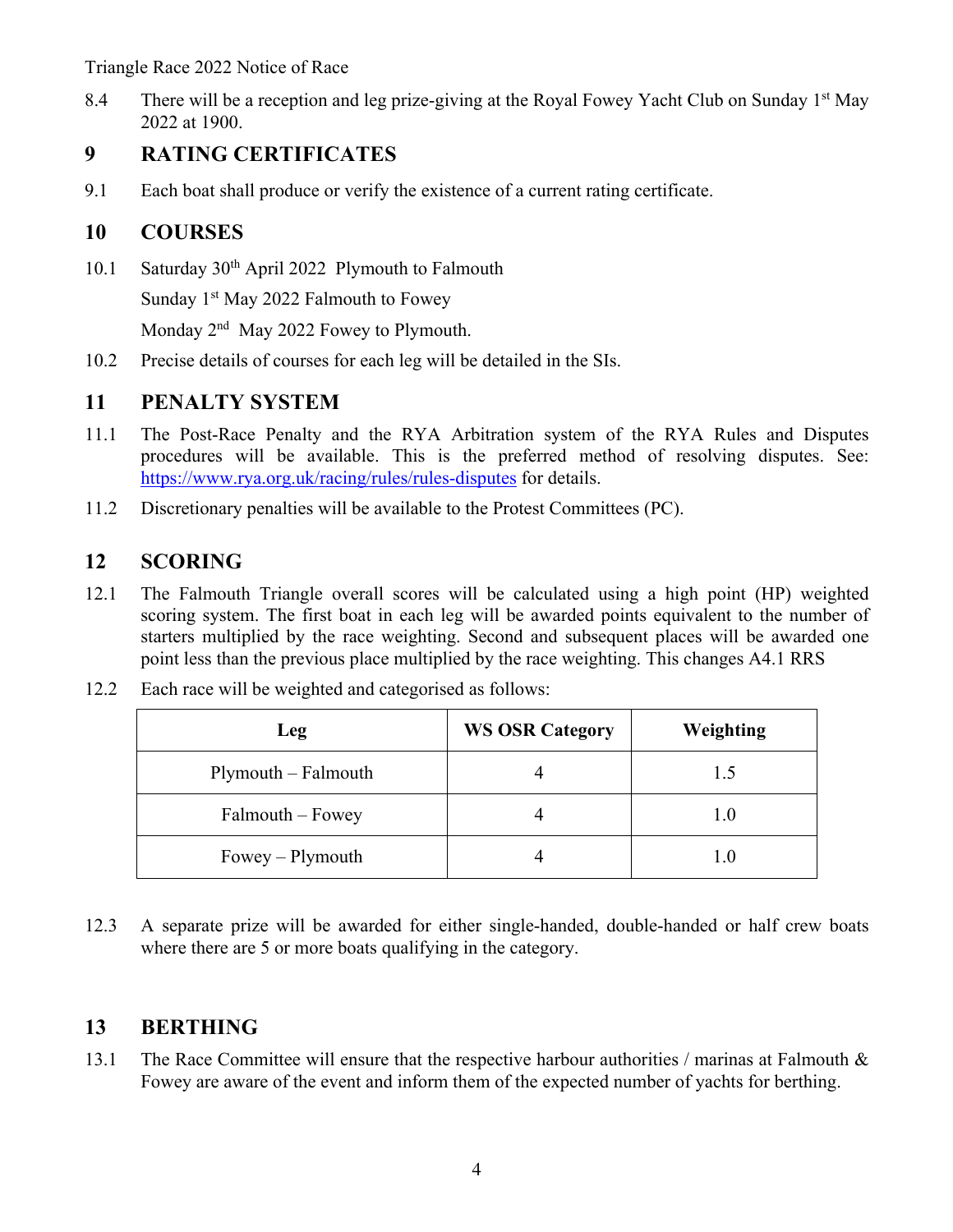Triangle Race 2022 Notice of Race

13.2 Finding a berth/ mooring at each port is each yacht's responsibility.

#### **14. RISK STATEMENT**

14.1 RRS 4 states: "The responsibility for a boat's decision to participate in a race or to continue racing is hers alone."

Sailing is by its nature an unpredictable sport and therefore inherently involves an element of risk. By taking part in the event, each competitor agrees and acknowledges that:

(i) they are aware of the inherent element of risk involved in the sport and accept responsibility for the exposure of themselves, their crew and their boat to such inherent risk whilst taking part in the event;

(ii) they are responsible for the safety of themselves, their crew, their boat and their other property whether afloat or ashore;

(iii) they accept responsibility for any injury, damage or loss to the extent caused by their own actions or omissions;

(iv) their boat is in good order, equipped to sail in the event and they are fit to participate;

(v) the provision of a race management team, patrol boats and other officials and volunteers by the organiser does not relieve them of their own responsibilities;

(vi) the provision of patrol boat cover is limited to such assistance, particularly in extreme weather conditions, as can be practically provided in the circumstances;

(vii) it is their responsibility to familiarise themselves with any risks specific to this venue or this event drawn to their attention in any rules and information produced for the venue or event and to attend any safety briefing held at the venue;

(viii) they are responsible for ensuring that their boat is equipped and seaworthy so as to be able to face extremes of weather; that there is a crew sufficient in number, experience and fitness to withstand such weather; and that the safety equipment is properly maintained, stowed and in date and is familiar to the crew];

(ix) their boat is adequately insured.

#### **15 INSURANCE**

Each participating yacht shall be insured with valid third-party liability insurance with a minimum cover of £2,000,000 or the foreign equivalent for the duration of the race or series.

#### **16 PRIZES**

- 16.1 Prizes will be given as follows:
- 16.2 A 'leg' prize will be awarded to the winners of each class for the Plymouth to Falmouth and Falmouth to Fowey legs of the Series. Additional prizes will be awarded depending on the number of boats entered in each class, For 5-9 boats a second prize will be given, for 10-14 boats a third prize and so on. The Overall Triangle Series prizes for each class will be awarded and presented at the RWYC annual prize-giving.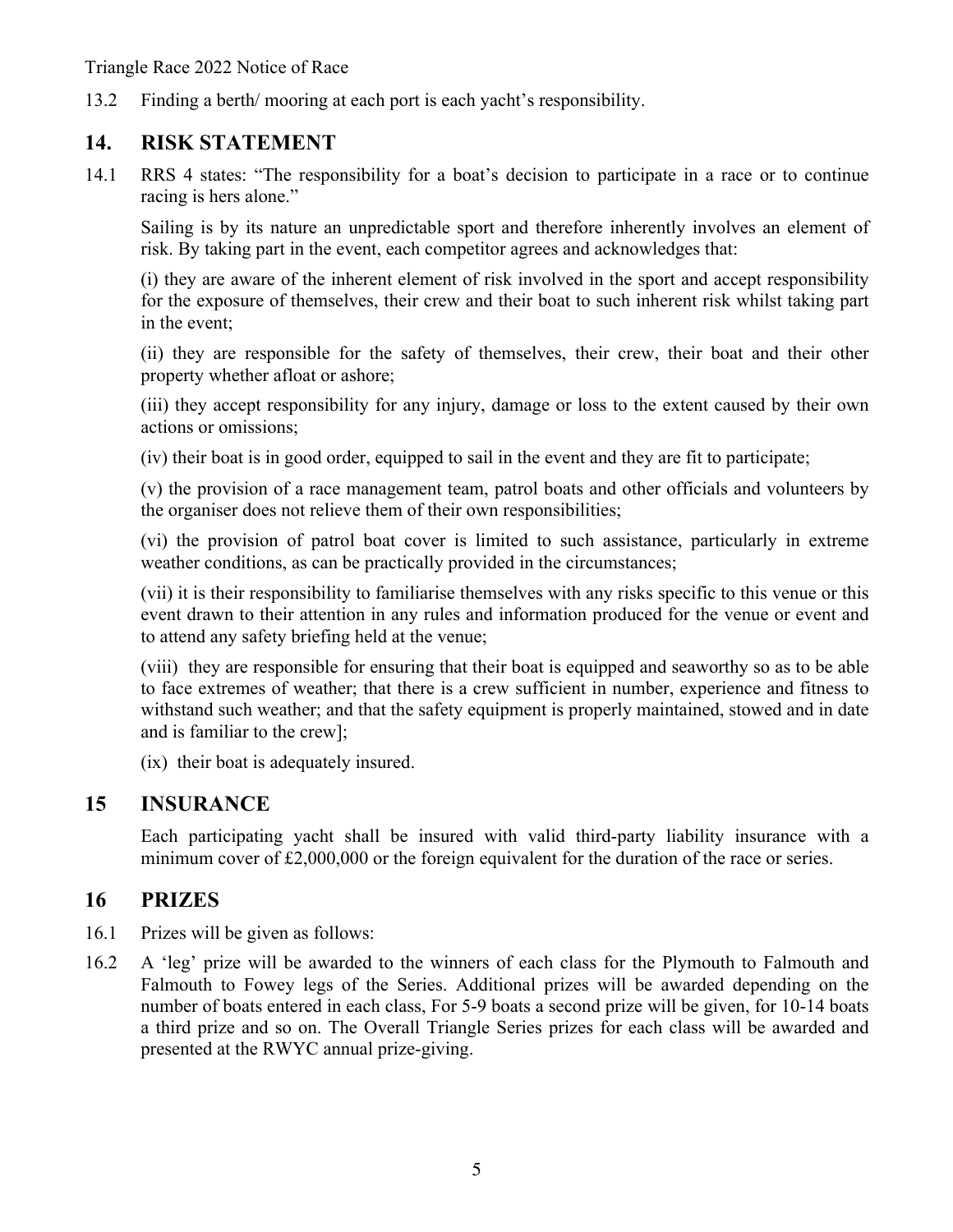#### Triangle Race 2022 Notice of Race

16.3 Subject to sufficient entries, prizes may also be awarded on the same basis as described in NoR 12.3 to single-handed, two-handed and half crew entries that have declared their intention to race as such beforehand.

#### **17 SELF STEERING GEAR**

17.1 The use of self-steering devices is permitted.

#### **18 FURTHER INFORMATION**

18.1 For further information please contact the Secretary, Royal Western Yacht Club, Queen Anne's Battery PL4 0TW – tel 01752 660077 or via email: admin@rwyc.org.

**End**